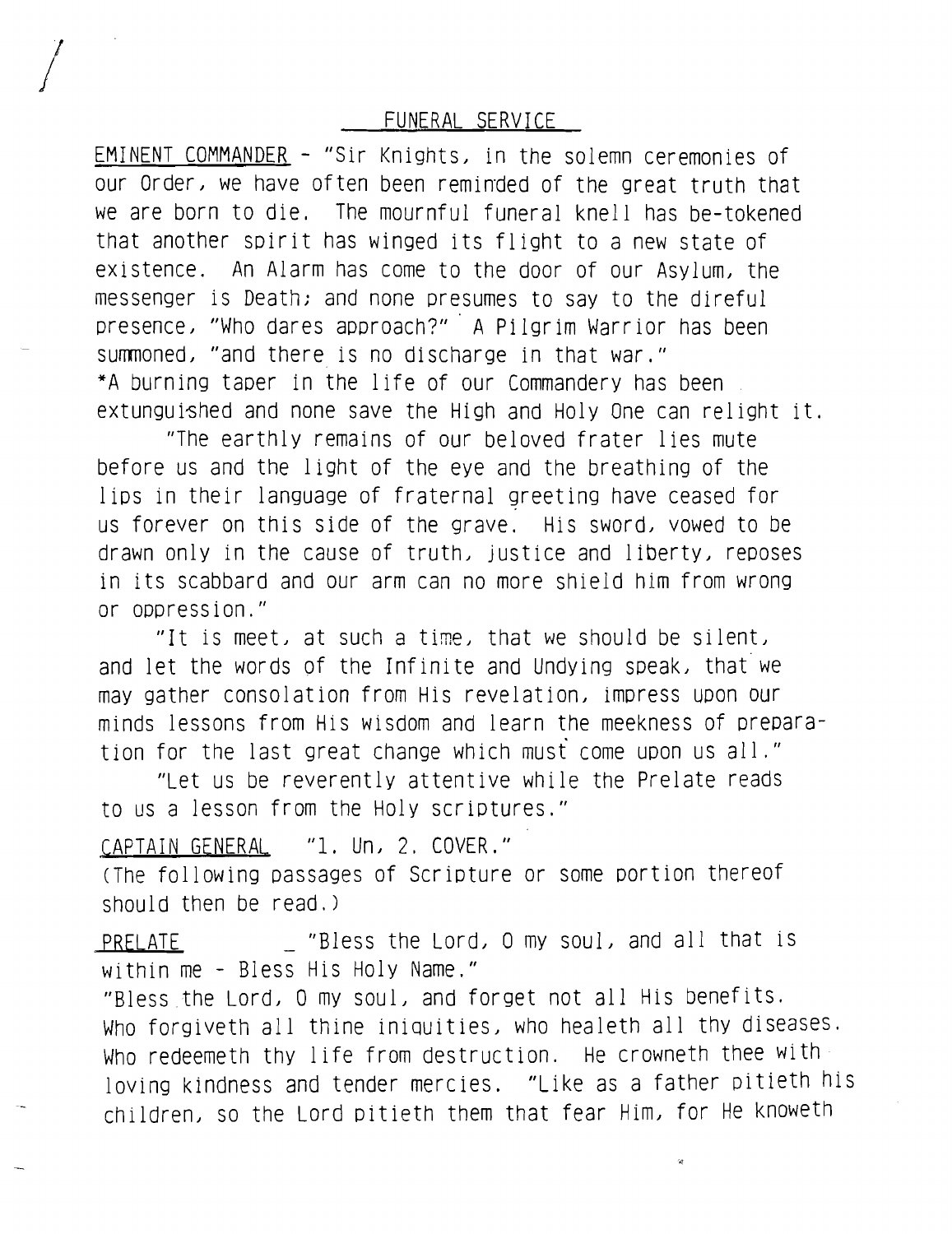## FUNERAL SERVICE (Page -3-)

 $\frac{d}{dt}$ 

CAPTAIN GENERAL - "1. RE-COVER. 2. BE-SEATED."

**\\HYMN** /;(CHOIR renders appropriate music if desired.)

PRELATE - "Sir Knights, there is one sacred spot upon the earth where the footfalls of our march are unheeded; our trumpets quicken no pulse and incite no fear; the rustling of our banners and the gleam of our 'swords awaken no emotion. It is the silent city of the dead. to which another of our numbers is now to be borne. Awe rests upon every heart. and the stern warrior's eyes are bedewed with tears which never shame his manhood."

"This Sir Knight was our Brother. With him we have walked the pilgrimage of life and kept watch and ward in its vicissitudes and trials. He is now beyond earthly'praise or censure. but we remember him in scenes which the world witnessed not, where fraternal feeling was genuine and undisguised. His virtues linger in our memory and the recollection of his finer qualities is a consolation in this hour."

JUNIOR WARDEN - (Steps forward. removes sword from scabbard and presents the sword hilt foremost. over his left arm to the Eminent Commander.)

EMINENT COMMANDER - "Our departed frater was taught that the sword in the hands of a true and courteous knight is endowed with three excellent qualities: "Its hilt with justice impartial; its blade with fortitude undaunted. and its point with mercy unrestrained." He could never grasp it without being reminded of the attributes it symbolized. To this lession. with its deep significance, we trust he gave wise heed. An inspired and heartening hope leads us to the comforting belief that he met the trying hour of dissolution with fortitude undaunted. and. waking in the dawn of the new day. received justice tempered with that mercy unrestrained which is the glorious attribute of the Son of God and entering through the gates into the City has been admitted to the blessed companionship of just men made perfect in the realms of light and life eternal."